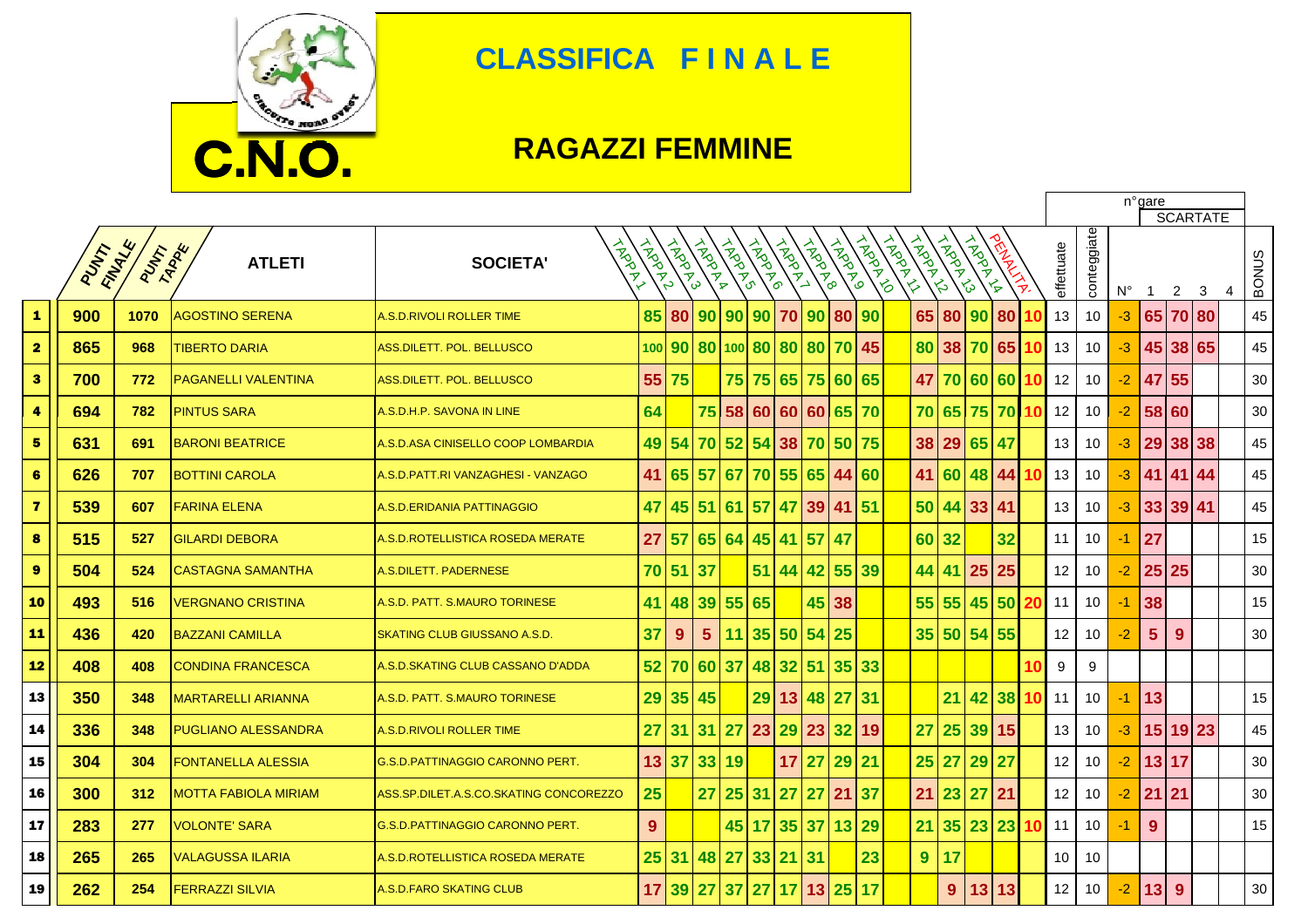| 20 | 251 | 233   | <b>RAPONI FUTURA</b>      | A.S.D.ERIDANIA PATTINAGGIO       |    |         |              |                |                      | 21 27 21 31 25 9 19 17 13 |                | 17 9 15 9   |    |    |                 | $13$ 10              | $-3$ | 9 <sup>1</sup> |            | $9 \mid 9$ | 45              |
|----|-----|-------|---------------------------|----------------------------------|----|---------|--------------|----------------|----------------------|---------------------------|----------------|-------------|----|----|-----------------|----------------------|------|----------------|------------|------------|-----------------|
| 21 | 250 | 250   | <b>IVALAGUSSA CHIARA</b>  | A.S.D.ROTELLISTICA ROSEDA MERATE |    |         |              |                | 31 27 27 47 19 21 15 | 27                        |                | 19          |    | 17 |                 | $10 \mid 10 \mid$    |      |                |            |            |                 |
| 22 | 246 | 244   | <b>IMASIERO CAMILLA</b>   | A.S.D.FARO SKATING CLUB          |    |         |              |                |                      | 19 17 21 21 23 17 21 19   |                | 29 11 17 29 |    |    | 12 <sub>1</sub> | 10 <sup>1</sup>      |      |                | $-2$ 17 11 |            | 30 <sub>1</sub> |
| 23 | 210 | 210   | <b>BERTOLDO ILARIA</b>    | A.S.D. PATT. S.MAURO TORINESE    |    |         | 19 33 35 31  |                | 7 15                 |                           |                | 13 15 23 19 |    |    |                 | 10 10                |      |                |            |            |                 |
| 24 | 169 | 161   | <b>IGRASSI MARIKA</b>     | A.S.D. SKATING CLUB UBOLDO       | 17 |         | 21 31        |                |                      | 7 13 9 17                 |                |             |    |    |                 | 17 13 15 11 10 11 10 | $-1$ |                |            |            | 15 <sup>1</sup> |
| 25 | 132 | $132$ | <b>ICATTANEO MARTA</b>    | A.S.D.G.P.MOBILI CANTU' -C.R.A.  |    | 15 17   |              |                |                      | 13 9 17 17 25             |                |             | 19 |    | 8               | 8                    |      |                |            |            |                 |
| 26 | 105 | 95    | <b>IRIGAMONTI OTTAVIA</b> | A.S.D.ROTELLISTICA ROSEDA MERATE |    | 7 13 11 |              | 9 <sup>1</sup> |                      | 5 9 7 13                  | 9 <sup>1</sup> | 5           |    |    | 11              | $10 -$               |      | 5.             |            |            | 15 <sup>1</sup> |
| 27 | 72  | 72    | <b>RIZZI SARA</b>         | A.S.D. SKATING CLUB UBOLDO       |    |         | 5 17 11 15 7 |                | $11$ 9               |                           |                |             |    |    | 8               | 8                    |      |                |            |            |                 |



## **NON ENTRATI IN CASSIFICA FINALE**

|   | $\sim$ and $\sim$<br>EFFETTUATE MENO DI 8 TAPPE  non applicate regole parimerito CNO ) |         |                            |                                        |                |    |          |               |                 |                |    |                                                                                                                                                                                                                                                                                                                                                                                                                                 |    |               | n°gare |              |                       |               |    |                |                |             |                 |              |
|---|----------------------------------------------------------------------------------------|---------|----------------------------|----------------------------------------|----------------|----|----------|---------------|-----------------|----------------|----|---------------------------------------------------------------------------------------------------------------------------------------------------------------------------------------------------------------------------------------------------------------------------------------------------------------------------------------------------------------------------------------------------------------------------------|----|---------------|--------|--------------|-----------------------|---------------|----|----------------|----------------|-------------|-----------------|--------------|
|   |                                                                                        | PUTTARK | <b>ATLETI</b>              | ADDR<br><b>SOCIETA'</b>                | FRONTON        |    |          |               |                 |                |    | $\begin{pmatrix} \frac{1}{2} & \frac{1}{2} & \frac{1}{2} \\ \frac{1}{2} & \frac{1}{2} & \frac{1}{2} \\ \frac{1}{2} & \frac{1}{2} & \frac{1}{2} \end{pmatrix} \begin{pmatrix} \frac{1}{2} & \frac{1}{2} & \frac{1}{2} \\ \frac{1}{2} & \frac{1}{2} & \frac{1}{2} \\ \frac{1}{2} & \frac{1}{2} & \frac{1}{2} \end{pmatrix} \begin{pmatrix} \frac{1}{2} & \frac{1}{2} & \frac{1}{2} \\ \frac{1}{2} & \frac{1}{2} & \frac{1}{2} \\$ |    | $\frac{2}{3}$ |        | <b>ANADO</b> | <b>HARRY AND READ</b> | <b>WANTER</b> |    | effettuate     | conteggiate    | $N^{\circ}$ | <b>SCARTATE</b> | <b>BONUS</b> |
|   |                                                                                        | 262     | <b>MONTI JESSICA</b>       | POL.VEROL. A.S.D.SKATING VEROLA        | 58             |    |          | 80            | 19              |                | 35 |                                                                                                                                                                                                                                                                                                                                                                                                                                 | 80 |               |        |              |                       |               | 10 | 5              | 5              |             |                 |              |
| 9 |                                                                                        | 247     | <b>CINARDO DEBORAH</b>     | ASS.SP.DILET.A.S.CO.SKATING CONCOREZZO | 29             |    | 42 54    | 37            | 37              | 25             | 23 |                                                                                                                                                                                                                                                                                                                                                                                                                                 |    |               |        |              |                       |               |    | $\overline{7}$ | $\overline{7}$ |             |                 |              |
| 0 |                                                                                        | 242     | <b>TOSTO ERICA BARBARA</b> | A.S.D.POL.SAFATLETICA                  |                |    |          | $31 \quad 39$ |                 |                | 33 |                                                                                                                                                                                                                                                                                                                                                                                                                                 | 35 |               | 32     |              | 37 <sup>2</sup>       | 35            |    | $\overline{7}$ | $\overline{7}$ |             |                 |              |
|   |                                                                                        | 232     | SPREAFICO MADDALENA        | A.S.D.SKATING CLUB CASSANO D'ADDA      |                | 60 |          | 85            | 39              |                |    |                                                                                                                                                                                                                                                                                                                                                                                                                                 | 48 |               |        |              |                       |               |    | 4              | 4              |             |                 |              |
|   |                                                                                        | 204     | <b>ALUFFI MELISSA</b>      | A.S.D.POL.SAFATLETICA                  | 31             |    |          | 49            |                 |                | 31 |                                                                                                                                                                                                                                                                                                                                                                                                                                 | 42 |               |        |              | 51                    |               |    | 5              | 5              |             |                 |              |
|   |                                                                                        | 160     | <b>MAGINI ROBERTA</b>      | A.S.D.TEAM ROLLER SENIGALLIA           | 80             |    |          |               |                 |                |    |                                                                                                                                                                                                                                                                                                                                                                                                                                 |    |               |        |              | 80                    |               |    | 2              | 2              |             |                 |              |
|   |                                                                                        | 156     | RAPETTO ALESSIA            | A.S.DIL.GRUPPO PATTINATORI SAVONESI    | 11             |    |          |               | 42              |                |    |                                                                                                                                                                                                                                                                                                                                                                                                                                 |    |               | 25 47  |              | 31                    |               |    | 5              | 5              |             |                 |              |
|   |                                                                                        | 141     | <b>VAILATI SILVIA</b>      | A.S.D.G.P.MOBILI CANTU' -C.R.A.        | 23             | 23 | 42       | 25            | 15 <sub>1</sub> | 13             |    |                                                                                                                                                                                                                                                                                                                                                                                                                                 |    |               |        |              |                       |               |    | 6              | 6              |             |                 |              |
|   |                                                                                        | 134     | PEA GLORIA                 | POL.VEROL. A.S.D.SKATING VEROLA        |                |    |          | 70            | 17              |                |    |                                                                                                                                                                                                                                                                                                                                                                                                                                 | 57 |               |        |              |                       |               | 10 | 3              | 3              |             |                 |              |
|   |                                                                                        | 104     | <b>VALENTE GIULIA</b>      | A.S.D.H.P. SAVONA IN LINE              | $\overline{7}$ |    |          | 43            |                 |                |    |                                                                                                                                                                                                                                                                                                                                                                                                                                 | 54 |               |        |              |                       |               |    | 3              | 3              |             |                 |              |
|   |                                                                                        | 90      | <b>COLIA CATERINA</b>      | A.S.D.PATTINATORI PIOMBINESI           | 90             |    |          |               |                 |                |    |                                                                                                                                                                                                                                                                                                                                                                                                                                 |    |               |        |              |                       |               |    |                |                |             |                 |              |
| 9 |                                                                                        | 83      | <b>STUCCHI LISA</b>        | ASS.DILETT. POL. BELLUSCO              | 19             | 17 |          | 21            |                 | $\overline{7}$ | 19 |                                                                                                                                                                                                                                                                                                                                                                                                                                 |    |               |        |              |                       |               |    | 5              | 5              |             |                 |              |
|   |                                                                                        | 76      | <b>GHERGO REBECCA</b>      | A.S.D.H.P. SAVONA IN LINE              |                |    |          | 41            |                 |                |    |                                                                                                                                                                                                                                                                                                                                                                                                                                 |    |               |        |              | 35                    |               |    | 2              | 2              |             |                 |              |
|   |                                                                                        | 75      | <b>MIRENDA ALESSANDRA</b>  | A.S.D. SKATING CLUB UBOLDO             | 5 <sup>1</sup> |    | 19 15 21 |               | 9               |                |    |                                                                                                                                                                                                                                                                                                                                                                                                                                 |    |               |        | 7            |                       | 9             | 10 | $\overline{7}$ | $\overline{7}$ |             |                 |              |

28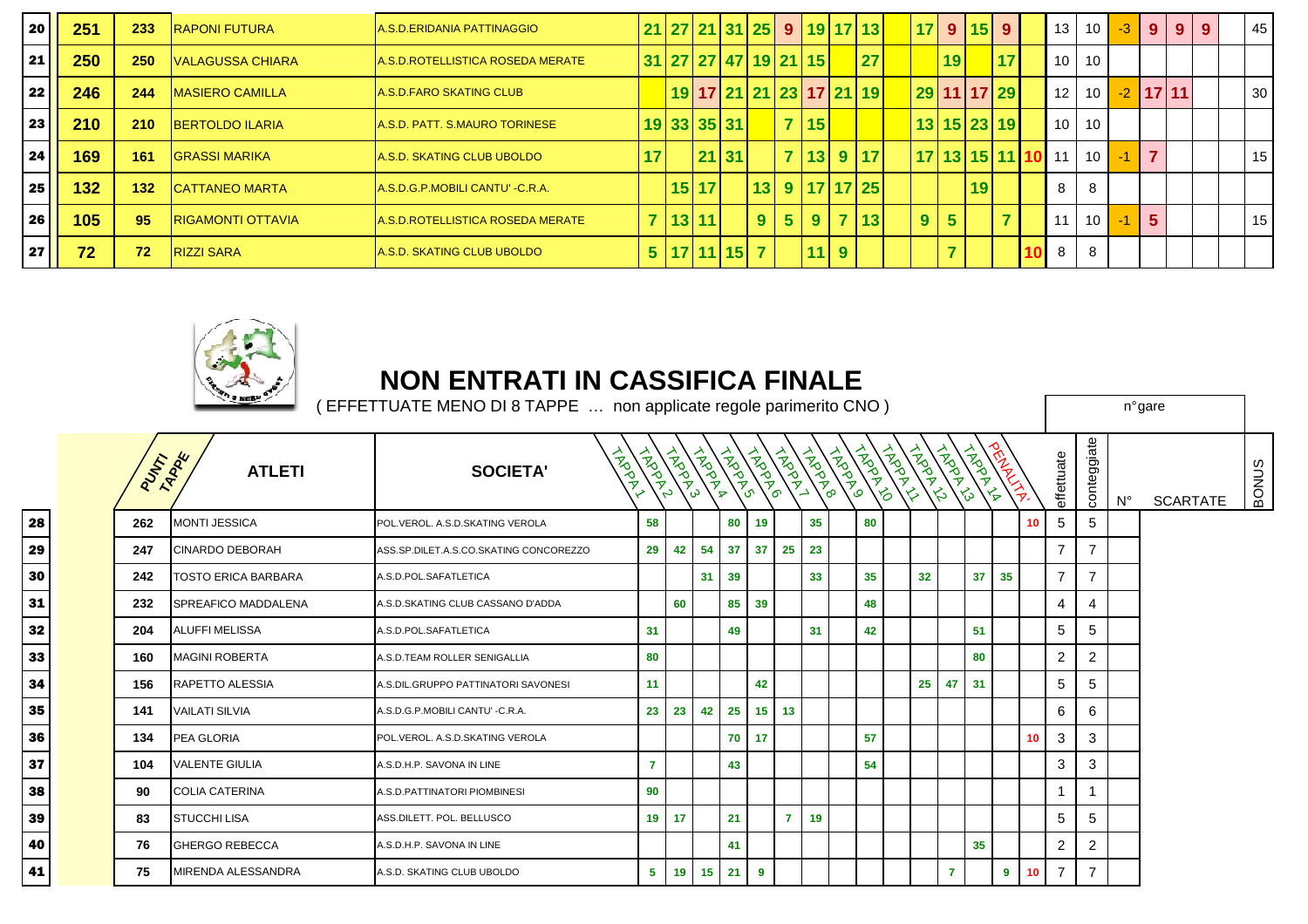| 42 | 73 | <b>BONALUMI ARIEL LUCIA</b> | A.S.D.ANPI POLISPORTIVA PATTINAGGIO | $\boldsymbol{9}$ |                 | 17             | 27 |                | $\overline{7}$ |    | 13             |    |                 |                |    |                |    | 5                | 5                         |  |
|----|----|-----------------------------|-------------------------------------|------------------|-----------------|----------------|----|----------------|----------------|----|----------------|----|-----------------|----------------|----|----------------|----|------------------|---------------------------|--|
| 43 | 69 | <b>SENETIN TAMARA</b>       | A.S.D.SKATING CLUB CASSANO D'ADDA   | 13               | 11              |                |    |                |                | 9  |                | 11 | 13 <sub>1</sub> | -5             |    | $\overline{7}$ |    | $\overline{7}$   | $\overline{7}$            |  |
| 44 | 68 | NEIROTTI ILARIA             | A.S.D.PATTINATORI FRASSATI - TORINO | 5                |                 | 15             |    | $\overline{7}$ |                |    | $\overline{7}$ | 15 |                 |                | 19 |                |    | 6                | 6                         |  |
| 45 | 67 | <b>BELLINI AGNESE</b>       | S.S.D.S.MENS SANA IN CORPORE SANO   | 67               |                 |                |    |                |                |    |                |    |                 |                |    |                |    | $\mathbf{1}$     | -1                        |  |
| 46 | 65 | <b>CERRI AGNESE</b>         | S.S.D.S.MENS SANA IN CORPORE SANO   | 75               |                 |                |    |                |                |    |                |    |                 |                |    |                | 10 | $\mathbf{1}$     | $\mathbf 1$               |  |
| 47 | 61 | <b>BOCUS ELISA</b>          | SKATING CLUB COMINA A.S.D.          | 61               |                 |                |    |                |                |    |                |    |                 |                |    |                |    | $\mathbf{1}$     | $\mathbf 1$               |  |
| 48 | 59 | <b>BIANCONI MACARENA</b>    | SKATING RHO ARKEMA A.S.D.           |                  | 23              | 21             |    | 15             |                |    |                |    |                 |                |    |                |    | 3                | 3                         |  |
| 49 | 57 | <b>BASCIU CLAUDIA</b>       | A.S.D. ROLLER CARBONIA              |                  |                 |                |    |                |                |    |                |    |                 |                | 57 |                |    | $\mathbf{1}$     | $\mathbf 1$               |  |
| 50 | 50 | <b>ANTONINI MARIA</b>       | A.S.D. CENTRO ATT.TEMPO LIBERO      |                  |                 | 9              | 15 |                |                | 11 |                | 15 |                 |                |    |                |    | 4                | $\overline{4}$            |  |
| 51 | 48 | <b>TOMEI FRANCESCA</b>      | A.S.D.POL.SAFATLETICA               |                  |                 | $\sqrt{5}$     | 19 |                |                |    |                |    |                 |                | 17 | $\overline{7}$ |    | 4                | 4                         |  |
| 52 | 47 | <b>MENGHETTI CHIARA</b>     | S.S.D.S.MENS SANA IN CORPORE SANO   | 47               |                 |                |    |                |                |    |                |    |                 |                |    |                |    | $\mathbf{1}$     |                           |  |
| 53 | 43 | NICCOLUCCI LIVIA            | S.S.D.S.MENS SANA IN CORPORE SANO   | 43               |                 |                |    |                |                |    |                |    |                 |                |    |                |    | $\mathbf{1}$     | $\overline{\mathbf{1}}$   |  |
| 54 | 37 | <b>BURATTI CLAUDIA</b>      | A.S.D.ROTELLISTICA ROSEDA MERATE    |                  |                 |                | 19 | 11             |                |    |                |    |                 | $\overline{7}$ |    |                |    | 3                | 3                         |  |
| 55 | 36 | PATRUNO FRANCESCA           | TEAM IN LINE SARONNO ASD            |                  |                 |                | 25 | 11             |                |    |                |    |                 |                |    |                |    | $\boldsymbol{2}$ | $\sqrt{2}$                |  |
| 56 | 35 | <b>GIFFONI LISA</b>         | A.S.D.PATTINATORI PIOMBINESI        | 35               |                 |                |    |                |                |    |                |    |                 |                |    |                |    | $\mathbf{1}$     | -1                        |  |
| 57 | 28 | <b>ASTORI ERICA</b>         | ASS.DILETT. POL. BELLUSCO           |                  | 15 <sub>1</sub> | 13             |    |                |                |    |                |    |                 |                |    |                |    | $\overline{2}$   | $\sqrt{2}$                |  |
| 58 | 28 | <b>REGGIATO EVA</b>         | A.S.D. PATT. ALTE CECCATO CLUB      | 15               |                 |                |    | 13             |                |    |                |    |                 |                |    |                |    | $\overline{2}$   | $\mathbf{2}$              |  |
| 59 | 27 | AMBROSINO CAROLINA          | A.S.D. C.U.S. TORINO                |                  | 11              |                |    | 5              |                |    |                |    |                 |                | 11 |                |    | 3                | $\ensuremath{\mathsf{3}}$ |  |
| 60 | 25 | VERGNANO BARBARA            | A.S.D. PATT. S.MAURO TORINESE       |                  |                 |                | 13 |                |                |    | $\overline{7}$ |    |                 |                |    | 5              |    | 3                | 3                         |  |
| 61 | 24 | <b>AMERIO FEDERICA</b>      | A.S.D.PATTINATORI FRASSATI - TORINO |                  |                 | 11             |    |                |                |    |                |    |                 |                | 13 |                |    | $\overline{2}$   | $\overline{2}$            |  |
| 62 | 23 | <b>FILIA MARIA</b>          | A.S.D.GRUPPO ROTELLISTICO STUDIUM   | 23               |                 |                |    |                |                |    |                |    |                 |                |    |                |    | $\mathbf{1}$     | $\mathbf 1$               |  |
| 63 | 21 | <b>VILLA GRETA</b>          | A.S.D.GRUPPO IMOLESE PATTINAGGIO    | 21               |                 |                |    |                |                |    |                |    |                 |                |    |                |    | $\mathbf{1}$     | -1                        |  |
| 64 | 18 | <b>UGGERI SONIA</b>         | SKATING CLUB GIUSSANO A.S.D.        | 13               |                 |                |    |                | $\sqrt{5}$     |    |                |    |                 |                |    |                |    | $\overline{c}$   | $\overline{2}$            |  |
| 65 | 15 | <b>ARZENTON ELENA</b>       | A.S.D.SKATING CLUB ROVIGO           | 15               |                 |                |    |                |                |    |                |    |                 |                |    |                |    | $\mathbf{1}$     | $\mathbf 1$               |  |
| 66 | 15 | POVIA GIULIA                | A.S.D.PATT.RI LIBERTAS AMBROSIANA   |                  |                 |                | 15 |                |                |    |                |    |                 |                |    |                |    | $\mathbf{1}$     | -1                        |  |
| 67 | 14 | <b>NAVA ELISA</b>           | SKATING RHO ARKEMA A.S.D.           |                  |                 | $\overline{9}$ |    |                |                |    |                |    |                 |                |    | 5              |    | $\boldsymbol{2}$ | $\sqrt{2}$                |  |
| 68 | 13 | <b>GRECO FEDERICA</b>       | A.S.D. C.U.S. TORINO                |                  | 13              |                |    |                |                |    |                |    |                 |                |    |                |    | $\mathbf{1}$     |                           |  |
| 69 | 13 | MARTUSCELLO DESIREE         | TEAM IN LINE SARONNO ASD            |                  |                 |                | 13 |                |                |    |                |    |                 |                |    |                |    | $\mathbf{1}$     | $\mathbf 1$               |  |
| 70 | 7  | <b>BERTINATO STEFANIA</b>   | A.S.D. PATT. ALTE CECCATO CLUB      | $\overline{7}$   |                 |                |    |                |                |    |                |    |                 |                |    |                |    | $\mathbf{1}$     | $\mathbf 1$               |  |
| 71 | 5  | OTTINI CHIARA               | A.S.D. SKATING CLUB UBOLDO          |                  |                 | $\sqrt{5}$     |    |                |                |    |                |    |                 |                |    |                |    | $\mathbf{1}$     | $\mathbf 1$               |  |
|    |    |                             |                                     |                  |                 |                |    |                |                |    |                |    |                 |                |    |                |    |                  |                           |  |
|    |    |                             |                                     |                  |                 |                |    |                |                |    |                |    |                 |                |    |                |    |                  |                           |  |
|    |    |                             |                                     |                  |                 |                |    |                |                |    |                |    |                 |                |    |                |    |                  |                           |  |